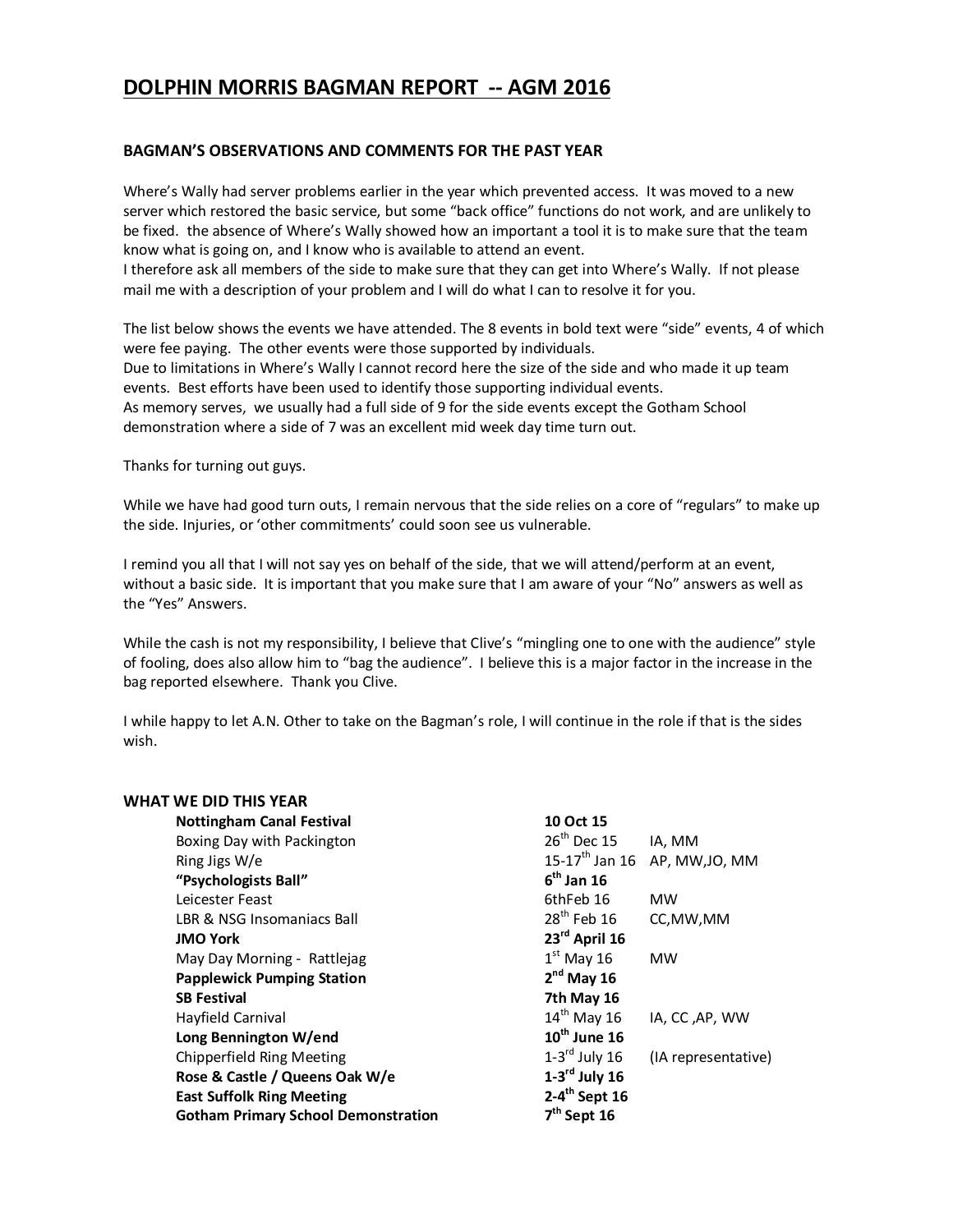#### **EVENTS / INVITATIONS NOT ATTENDED / DECLINED**

See appendix for the list of these events. There are 32. This does not include a small number dealt with entirely by phone which were not recorded.

It is clear that Dolphin is easily found, and has a "presence" out in the wider world when people think of the Morris. Clearly our "outreach" via printed matter and the website is working well.

#### **ATTENDANCE**

A record was kept for most practises, and a few tours. They are to be found in the appendix

#### **KIT**

We continue to have adequate stocks of "special" items. The only change from last year is that Emma has been given a baldrick and badge. See last year's report for stock list.

#### **TOURS MEETING**

I suggest we meet 1 night, late Oct / early Nov, in a pub, other than on a practice night. A Doodle Poll will be used to select the best night for the majority of members around last week of October first week of November.

#### **UPCOMING EVENTS** Those that we have received invitations for etc

| Gotham Heritage Day                    | $18th$ Sept 17               |                                                              |
|----------------------------------------|------------------------------|--------------------------------------------------------------|
| Nottingham Canal Festival              | $1st$ Oct16                  |                                                              |
| Nottingham Tram Tour                   | 15/22 <sup>nd</sup> Oct 17   | tbc                                                          |
| <b>Anker Feast</b>                     | $12^{th}$ Nov 16             |                                                              |
| Dolphin Christmas Party                | $22^{nd}$ Dec 16             |                                                              |
| Plough Monday (Play)                   | $9^{th}$ Jan 17              |                                                              |
| Ring Jigs Instructional                | $14 - 16^{th}$ Jan 17        | tbc                                                          |
| <b>Ring ARM</b>                        | 4 <sup>th</sup> March 17     | Oak Farm Lodge Hatherton                                     |
| <b>JMO Leicester</b>                   | $13th$ May 17                | Hosted by Leicester Morris                                   |
| Hayfield Carnival                      | $13th$ May 17                | 90 <sup>th</sup> Anniversary Carnival                        |
| <b>Thaxted Ring Meeting</b>            | $2 - 4^{th}$ June 17         | Ring Meeting only If they accept<br>female musicians.        |
| <b>Hartley Ring Meeting</b>            | $9-11$ <sup>th</sup> June 17 |                                                              |
| Toby and Faye's Wedding                | $1st$ July 17                |                                                              |
| Greensleeves (Chipperfield)            | $14 - 16^{th}$ July 17       | Invitation accepted                                          |
| Ravensbourne Ring Meeting              | $28th$ July 17               | (Their 70 <sup>th</sup> Anniversary)                         |
| Saddleworth Rushcart                   | 26-27 <sup>th</sup> Aug 17   | (Probable Ring Meeting)                                      |
| POSSIBLE EVENTS FOR THE COMING YEAR    |                              | Suggested events or those we get frequent invitations for.   |
| Papplewick Pumping Station             | $1st$ May 17                 | Much improved by visiting pub at<br>Blidworth Bottoms (IMO)  |
| <b>SB Festival</b>                     | Mid May 17                   |                                                              |
| Long Bennington                        | tbc                          | Michael and Judith have offered to<br>host this event again. |
| Rudd Fest (Nottingham Brewery)         | Early June                   | Part of Tour programme                                       |
| Rose & Castle/Queens Oak w/e           | Early July                   | May well clash with Toby & Faye's<br>Wedding                 |
| <b>Buxton Day of Dance</b>             | 15 or $22^{nd}$ July 17      | Part of Buxton Festival with<br>Chapel en le Frith Morris    |
| <b>Rutland Morris Weekend of Dance</b> | Early October                |                                                              |
| Derby Folk Festival                    | Early October                |                                                              |
|                                        |                              |                                                              |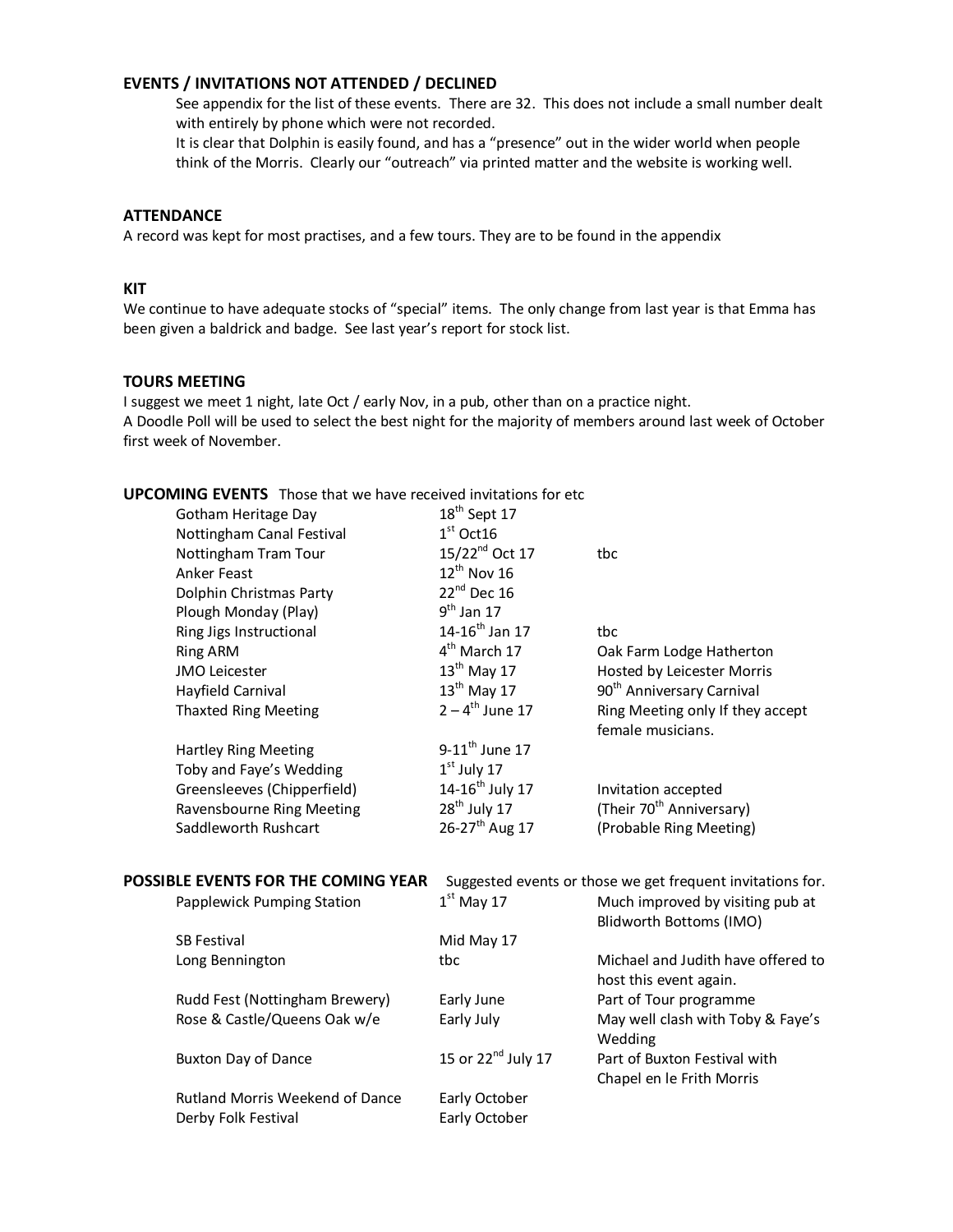# **APPENDIX**

## **EVENTS / INVITATIONS DECLINED**

| <b>Date</b>     | Event                                              |
|-----------------|----------------------------------------------------|
| 20-Nov-15       | <b>Anstey Morris Party</b>                         |
| $10$ -Jan- $16$ | Sullivan Sword Plough Play                         |
| 13-Feb-16       | Lichfield Morris Ale                               |
| 05-Mar-16       | <b>Ring AGM</b>                                    |
| 23-Apr-16       | Loughborough Market                                |
| 01-May-16       | Ripley Morris may Day Dance                        |
| 01-May-16       | Packington Morris Dance at Sunrise                 |
| 02-Jun-16       | <b>Rudd Fest</b>                                   |
| 03-Jun-16       | <b>Thaxted Ring Meeting</b>                        |
| 17-Jun-16       | Nottingham Care Village (Resdiential Home)         |
| 18-Jun-16       | Long Eaton Carnival                                |
| 18-Jun-16       | <b>Cotgrave Festival</b>                           |
| 25-Jun-16       | Ripley Morris Charity Dance at Royal Oak Ockbrook  |
| 25-Jun-16       | East Leake Village Carnival                        |
| 02-Jul-16       | Easte Leake Derbyshire Residential Home            |
| 03-Jul-16       | <b>Warsop Carnival</b>                             |
| 08-Jul-16       | <b>Furnace Tradition Weekend</b>                   |
| 09-Jul-16       | Hathersage Village Gala                            |
| 23-Jul-16       | <b>Buxton Day of Dance</b>                         |
| 24-Jul-16       | White Lion Sawley Beer Festival                    |
| 30-Jul-16       | Sutton in Ashfield (Resdiential Home) Summer Fayre |
| 31-Jul-16       | Steve Parker's Church Service                      |
| 04-Aug-16       | <b>BBC Country File Live Event</b>                 |
| 19-Aug-16       | Saddleworth Rushcart                               |
| 20-Aug-16       | Clay Coton Country Fayre                           |
| 28-Aug-16       | <b>Ruddington Summer Fayre</b>                     |
| 03-Sep-16       | Lincoln Big Morris (Day of Dance)                  |
| 03-Sep-16       | Chester W/E of Dance                               |
| 01-Oct-16       | Derby Folk Festival                                |
| 16-Oct-16       | Rutland Morris W/E of Dance                        |
| 31-Oct-16       | <b>Anker Morris Feast</b>                          |
| 05-Dec-15       | <b>Ruddington Xmas Market</b>                      |